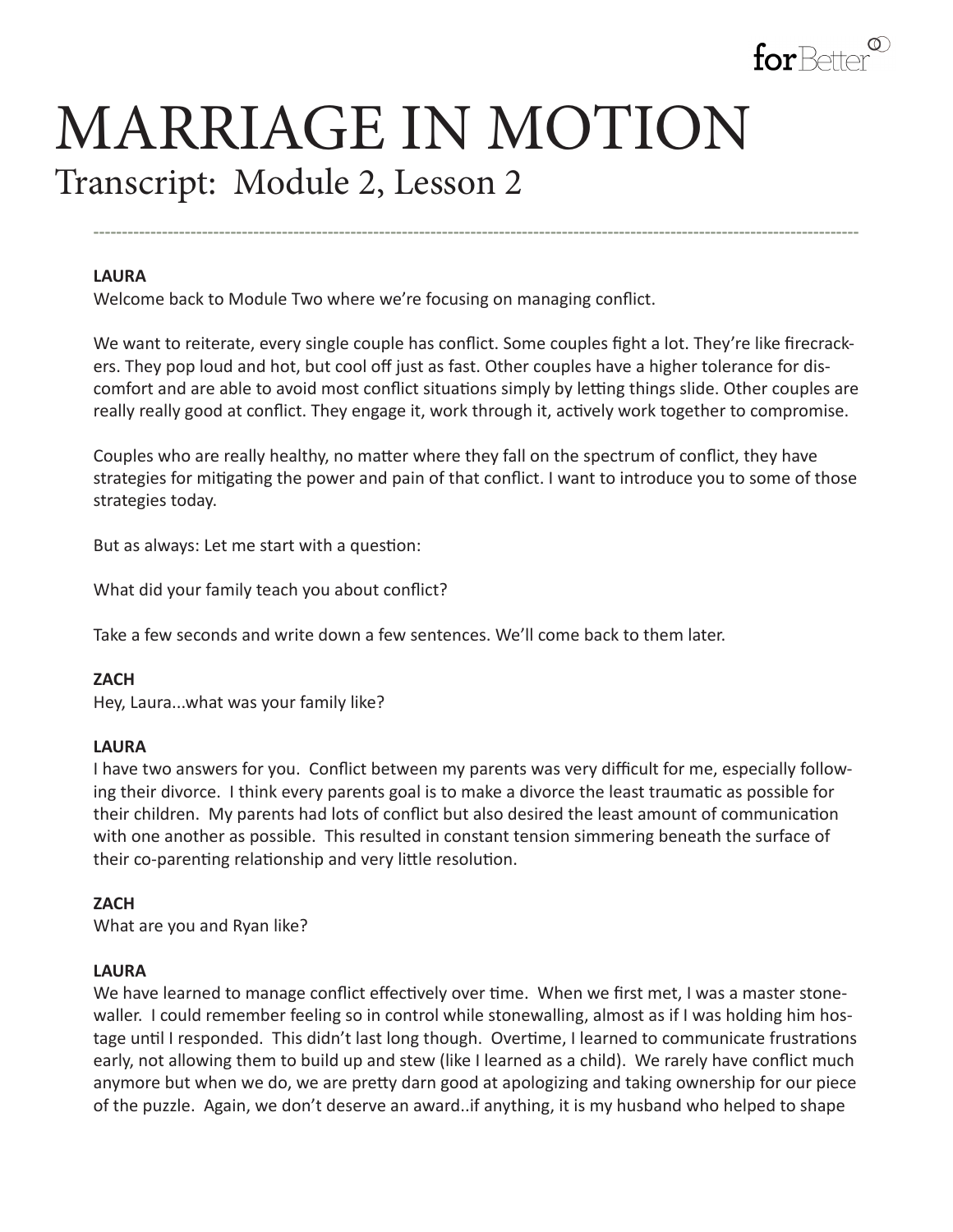me these last ten years. I entered this relationship with some bad habits and overtime we have developed our own blueprint for how WE do conflict well.

# **ZACH**

Of those couples you listed, Rebecca and I are a lot like the first kind. The firecrackers. We snipe at each other quite a bit. We are both prone to raise our voices. But we're also really good at making up and coming back together.

In therapy world, this is called "repair". This lesson is about three ways to prioritize repair as a way to mitigate the power and pain of conflict. In this video you'll learn...

- 1. What qualifies as repair.
- 2. How to repair "before" conflict begins..
- 3. How to repair "during" conflict.
- 4. How to repair "after" conflict has run it's course.
- 5. The two most important responses to repair.
- 6. To become clear about your "next step".

Remember my snow skiing analogy from Module One? The goal in a relationship, and especially in conflict, is to stay paired. This requires that you're making small adjustments constantly. But I want to be specific about when and how to repair during conflict. The focus for today is...

Repair is about managing conflict "before", "during" and "after".

# **LAURA**

Let's review what qualifies as repair: According to Dr. Gottman repair as "any statement or action silly or otherwise - that prevents negativity from escalating out of control."

That's a pretty big bucket. It can include anything… provided it brings negativity down. The best repairs have humor and whimsy.. .humor is a huge part of staying connected. Monty Python great John Cleese said it best, "A wonderful thing about true laughter is that it just destroys any kind of system of dividing people."

When we were preparing this lesson, I was reminded of a story from some of my closest friends. We were on a road-trip, they were bickering and escalating until they finally stopped speaking to each other. The wife, who was sitting in the passenger seat leaned across the center console and licked her husband's face from chin to temple. That was all it took. In that moment, they had re-paired.

I'm just saying...the possibilities are endless. THere are, however, three specific times you need to prioritize repair.

They are "before", "during" and "after" conflict.

# **ZACH**

One of the great secrets of conflict management is that you can mitigate most of it by simply getting ahead of it. Take 20 seconds to look around your room right now. Look for all the red things in your field of view. If it's red, or rouge, or rose, or scarlet...note it.

Now close your eyes: Mentally recall all of the green things in your room. I bet your list was pretty small.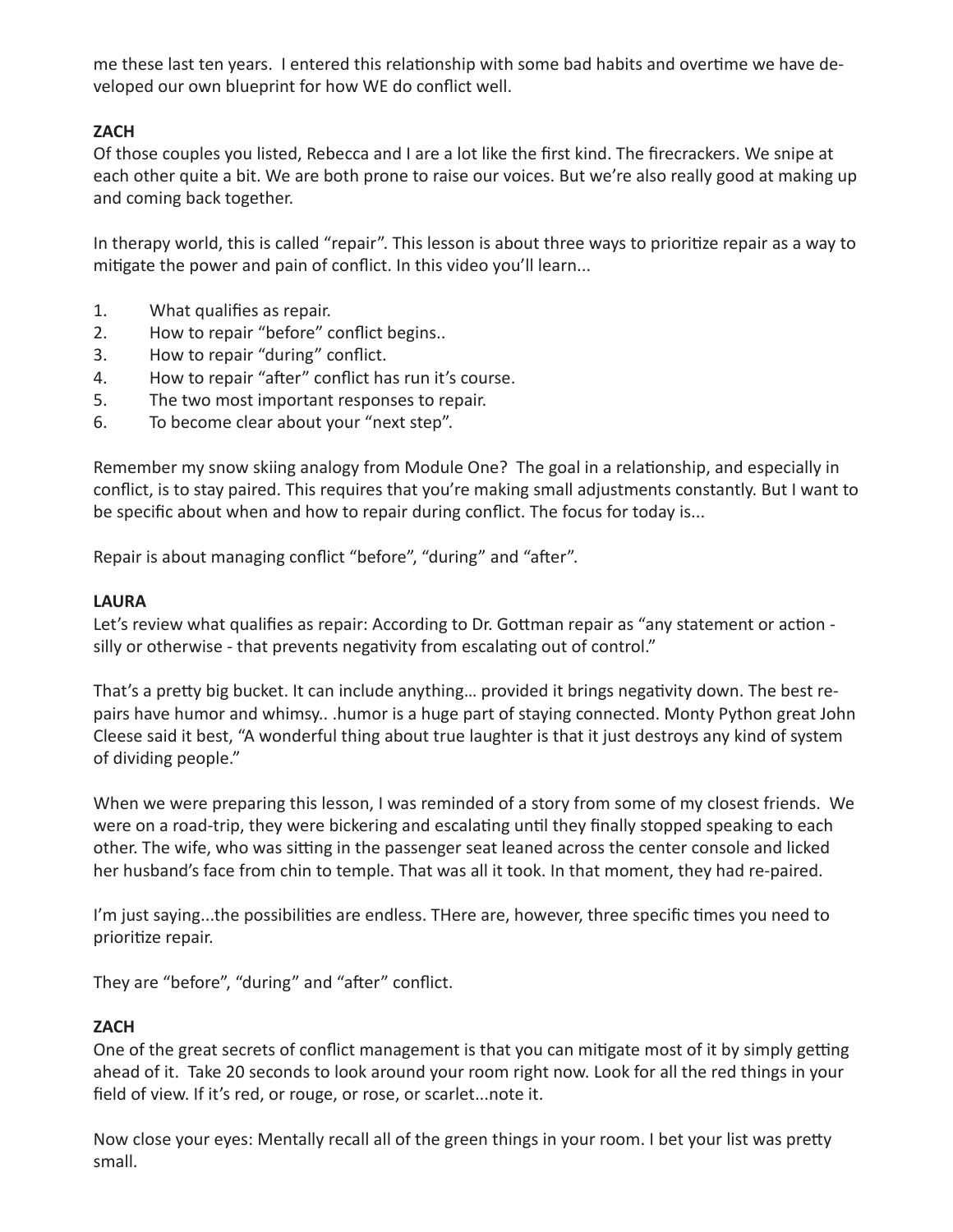This is what preemptive repair is all about. You will see what you are looking for. So, look for the qualities that will keep you from having and fueling negative thoughts. Look for the green things. If you expect your partner to fail you, she will. But if you're looking for what is good in her -- it'll mitigate the pain and power of your conflict.

Still, inevitably, you're going to get into it. And inevitably, your conflict will escalate. So how do you get out - assuming you don't want to lick each other's faces.

This is tougher. Usually because you're fired up and not thinking clearly. Everything in your body is telling you to preserve your safety and your dignity. This is where you say things you don't mean. You cross the line. Inertia takes over and you need an eject button.

I had one couple in my practice who mastered this moment perfectly (Zach tells a story...).

You may not need anything so elaborate. Remember any statement or action will do, but I think it's important that you decide on the phrase together that you agree to honor it as essential to your repair process.

This context makes perfect sense within the context of: Teach about S\$M sex. It's no different in conflict...in fact it's probably more important. Once you've halted the process and completely de-escalated, you can focus on post conflict repair.

## **LAURA**

Repair after conflict is actually pretty simple:

Apologize. Both of you. Apologize.

I think we have a really skewed idea of what an apology is, but it's really just this:

1. Acknowledge that you did something that affected another person. "Yes, what I did, had an impact on you."

2. Express some empathy. "I can appreciate that made you feel sad, angry, gross. I'd probably feel the same thing if that happened to me."

3. Demonstrate some commitment to change. "Oh man, I don't want you to ever feel like that again. I'll be more aware of that next time."

# **ZACH**

But here's the thing:

Once you're in receipt of an apology, you have one of two responsibilities: Accept it. Or ask for what else you need.

This leads to our last lesson: The two most important responses to repair.

First you need to recognize it. This goes back to the "looking for green" state of mind. You need to look for repair attempts by your partner. ESPECIALLY if they're not explicit. Be looking for ALL of the ways that you can stay connected before and during and after conflict. Train your eyes and your mind to see all of the good that is going on between you. When your spouse is trying to repair with you, recognize and acknowledge it.